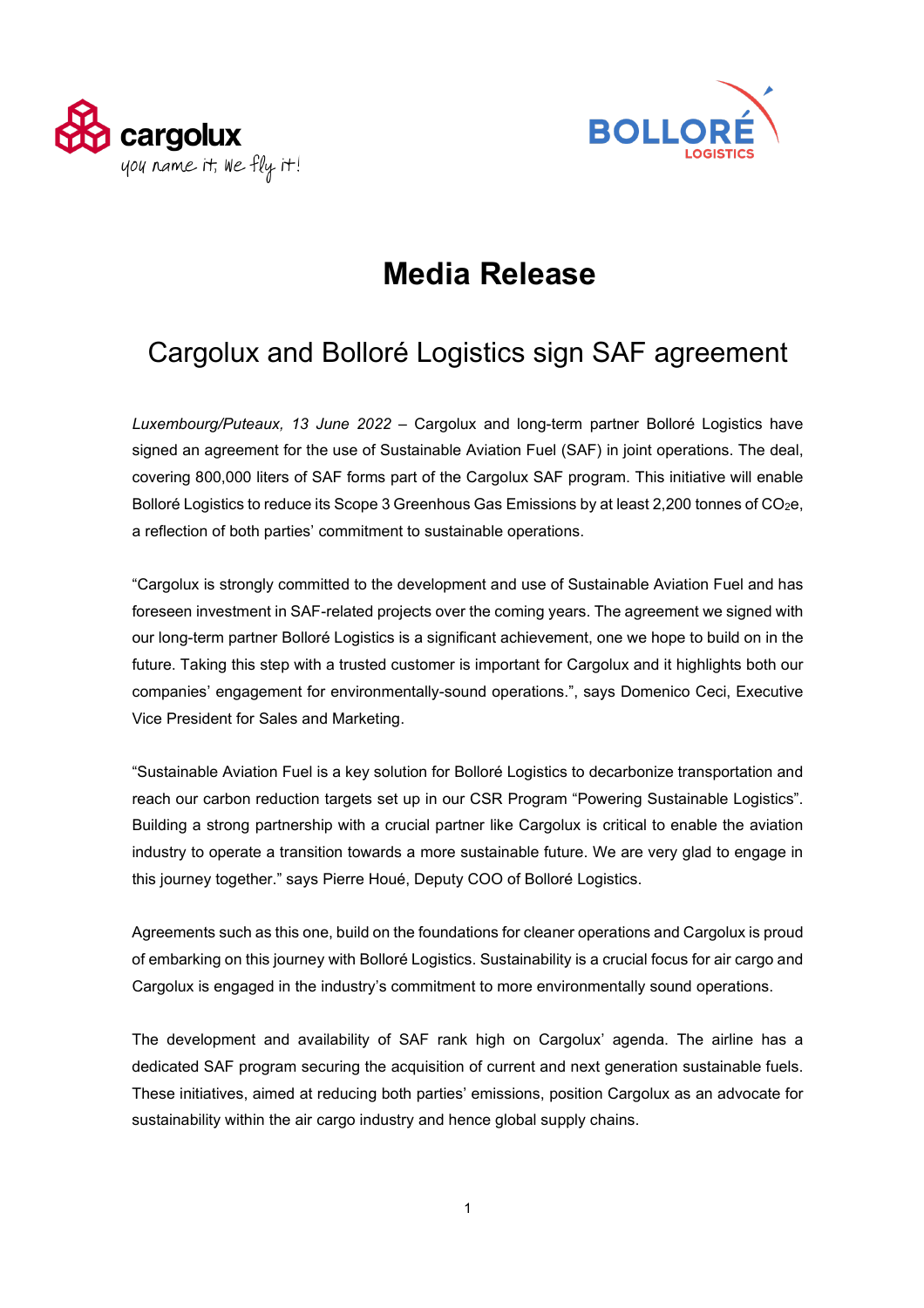



In line with its "Powering Sustainable Logistics" CSR program, Bolloré Logistics committed to cut 30% by 2030, compared to 2019, of its Scope 3 CO2 emissions generated by the execution of transport. The ambitious goal, well-below the 2°C trajectory, involves making a sustainable offering central to its operations. Since then, the company launched AIRsaf, an offer based on the use of SAF that also incorporates an end-to-end approach, with low-carbon pre-carriage and postcarriage transportation, as well as management of reusable packaging. It also made various partnerships with airlines to promote the use of SAF to decarbonize air freight and enable its customers to meet their emission reduction targets.

#### *About Cargolux Airlines International*

*Cargolux, based in Luxembourg, is Europe's leading all-cargo airline operating a fleet of 30 Boeing 747-8 freighters and Boeing 747-400 freighters. The Cargolux worldwide network covers over 75 destinations on scheduled all-cargo flights and offers full and part-charter services. The company has more than 85 offices in over 50 countries and operates an extensive global trucking network to more than 250 destinations. With 50 years of experience in the air cargo industry and an extensive product portfolio, Cargolux provides tailored transport solutions for all types of shipments. As a responsible cargo carrier, Cargolux has developed a solid CSR program encompassing Environmental, Social, and Governance principles. The Cargolux Group employs over 2,200 staff members worldwide.*

www.cargolux.com

#### *About Bolloré Logistics*

*Bolloré Logistics is a major international supply chain operator and ranks among the world's top ten transport and logistics groups with an integrated network of 600 agencies in 111 countries. Placing customers at the heart of its strategy, Bolloré Logistics is committed to designing innovative,*  robust and agile solutions. Through the reliable management of the entire supply chain, the *company has developed a high level of resilience enabling it to control risks by securing transport plans through alternative options and to lead a continuous improvement policy over the long term while acting as an ethical and responsible player.* 

[www.bollore-logistics.com](http://www.bollore-logistics.com/)